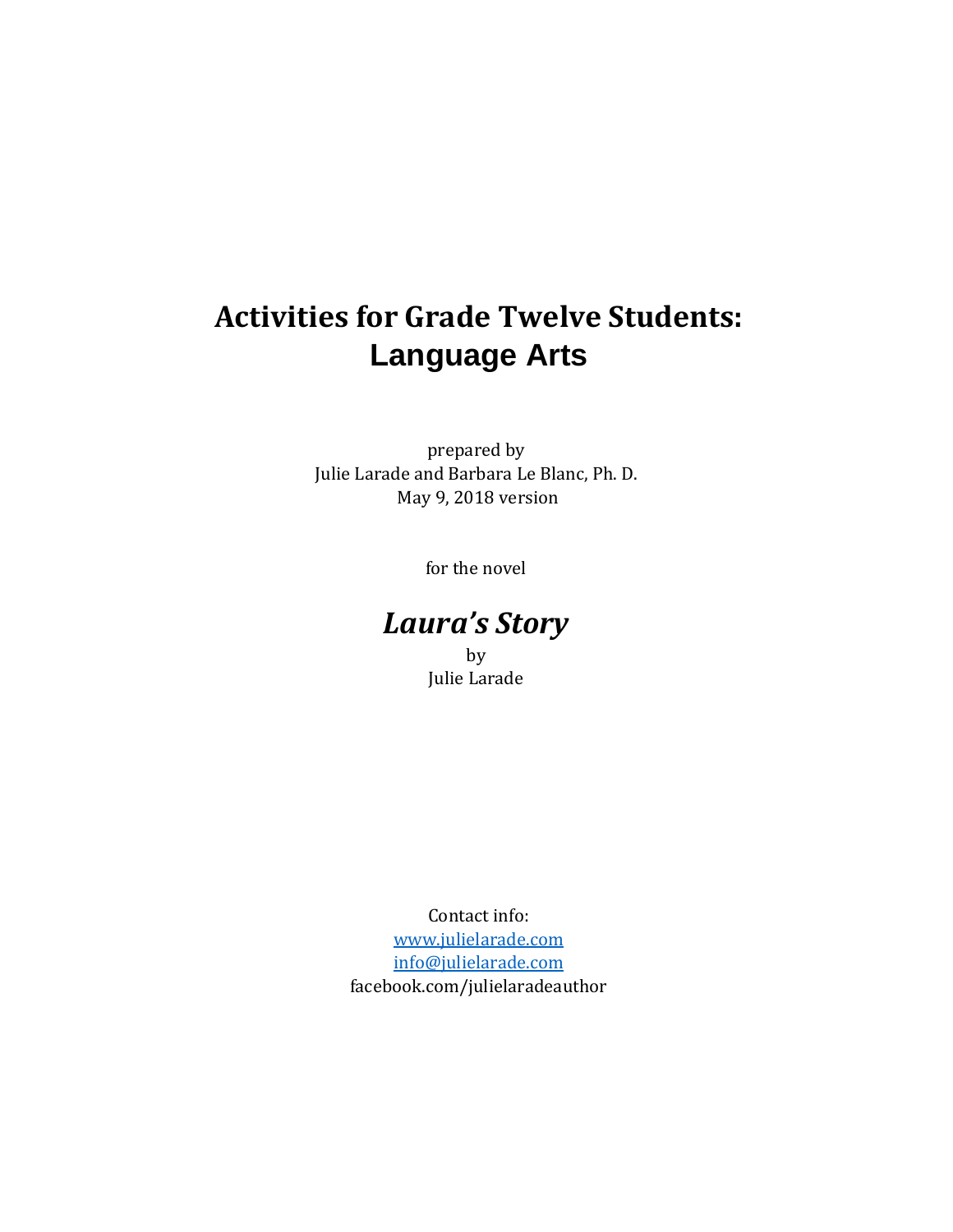## **TABLE OF CONTENTS**

| A. Introduction                                                                  | 3  |
|----------------------------------------------------------------------------------|----|
| B. General Learning Outcomes - (an example)<br><b>Grade Twelve Language Arts</b> | 4  |
| <b>C. Literature Aspects</b>                                                     | 5  |
| <b>Interpretations: The Book Cover</b>                                           | 5  |
| <b>Interpretations: The Opening Sentence</b>                                     | 7  |
| <b>Writing: Crafting Character and Themes</b>                                    | 9  |
| Novel Structure: Its Arc                                                         | 11 |
| <b>Literary Devices</b>                                                          | 12 |
| D. Historical, Social and Cultural Aspects                                       | 15 |
| Superstitions                                                                    | 16 |
| The Traditional Fête of the Mi-Carême                                            | 17 |
| <b>Acadian Traditional Dishes</b>                                                | 19 |
| <b>Hooked Rugs and Rags Rugs</b>                                                 | 20 |
| <b>Acadian Songs</b>                                                             | 21 |
| E. Change and Continuity: Then and Now                                           | 23 |
|                                                                                  |    |

Identifying Shifts Over Time in *Laura's Story*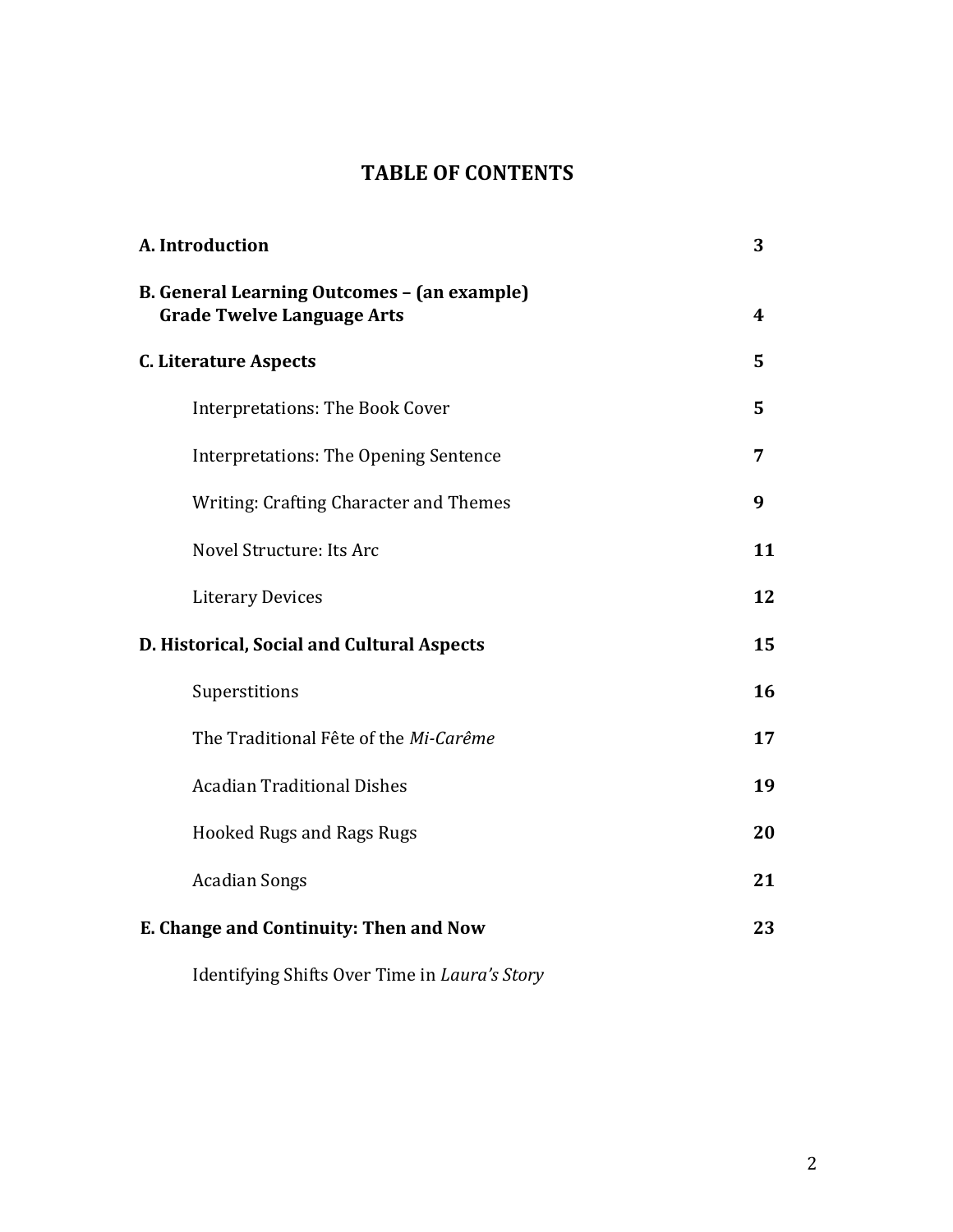### **A. Introduction**

*Laura's Story* weaves together the themes linked to finding meaning in one's life with the challenge of holding a family together, often under the most trying circumstances. As the characters age and their personalities evolve, many of them are tested through addiction, poverty, and the restraints of the period (1938 to 1987). If compared to our contemporary era, these challenges and their potential solutions, illustrate how far we have progressed, or perhaps, how much we have not advanced, as a people, a community, and a society.

The work is literary historical fiction with a clear, clean writing style. It has a strong female protagonist. Set in the Canadian Maritimes, it focuses on Acadian culture.

*Laura's Story* lends itself very well to many outcomes in high school curricula. We have chosen outcomes from the Language Arts program or Literature curriculum as one example.

Each teacher or facilitator can choose one or more of the activities offered in this booklet as well as implement other ideas to interpret and enrich the reading experience of the novel. Activities suggested in the following pages can be also adapted to other grades.

### **Synopsis**

*Laura's Story* is a novel about the life, struggles, and triumphs of an Acadian woman born in Chéticamp, Cape Breton, Nova Scotia in 1920. When she is widowed, penniless and alone with three small children, she takes a job at a convent in Montreal, Quebec. She then returns with a beleaguered body and spirit but with a firmer resolve than ever to keep her family together. When she develops tuberculosis, she is taken away again, this time for two and a half years to the sanatorium in Kentville, Nova Scotia. While Laura struggles to hold on to her boys and find her place in the world, the family members' stories develop, weave and unfold. Over the years of their lives, we see courage and perseverance firsthand, and we are moved by the true meaning of family and love.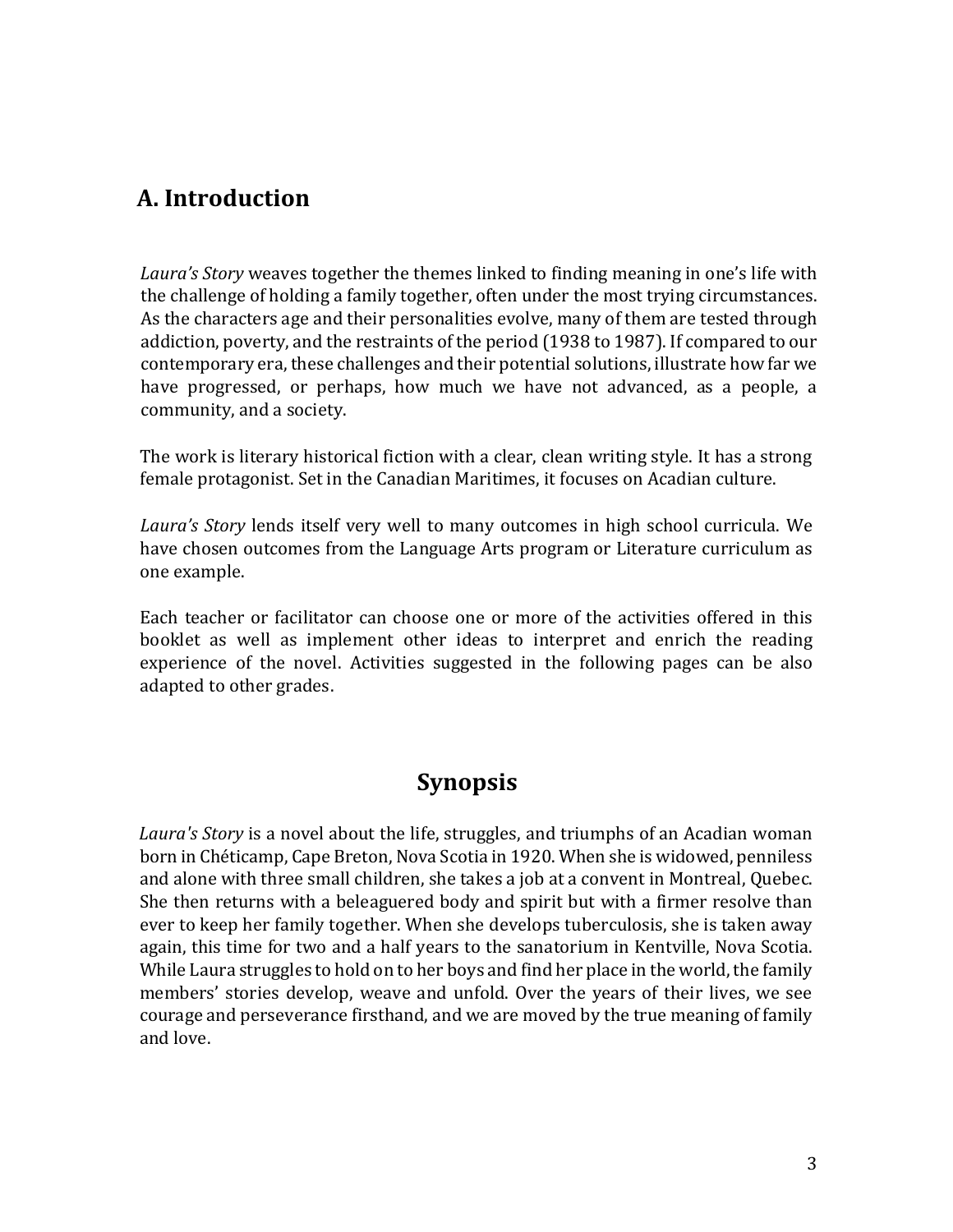## **B. General Learning Outcomes (an example): Grade Twelve Language Arts**

#### **Source: Atlantic Canada Curriculum Canadian Literature 12**

- 1. Students will be expected to select and read, with understanding, a range of Canadian literature. (p.12)
- 2. Students will be expected to respond personally and critically to a range of Canadian literature, applying their understanding of language, form, and genre. (p.12)
- 3. Students will be expected to demonstrate an understanding of identity, diversity, and voice as portrayed in Canadian literature, including their own writing. (p.12)

**<https://www.ednet.ns.ca/files/curriculum/canlit12webdp.pdf>**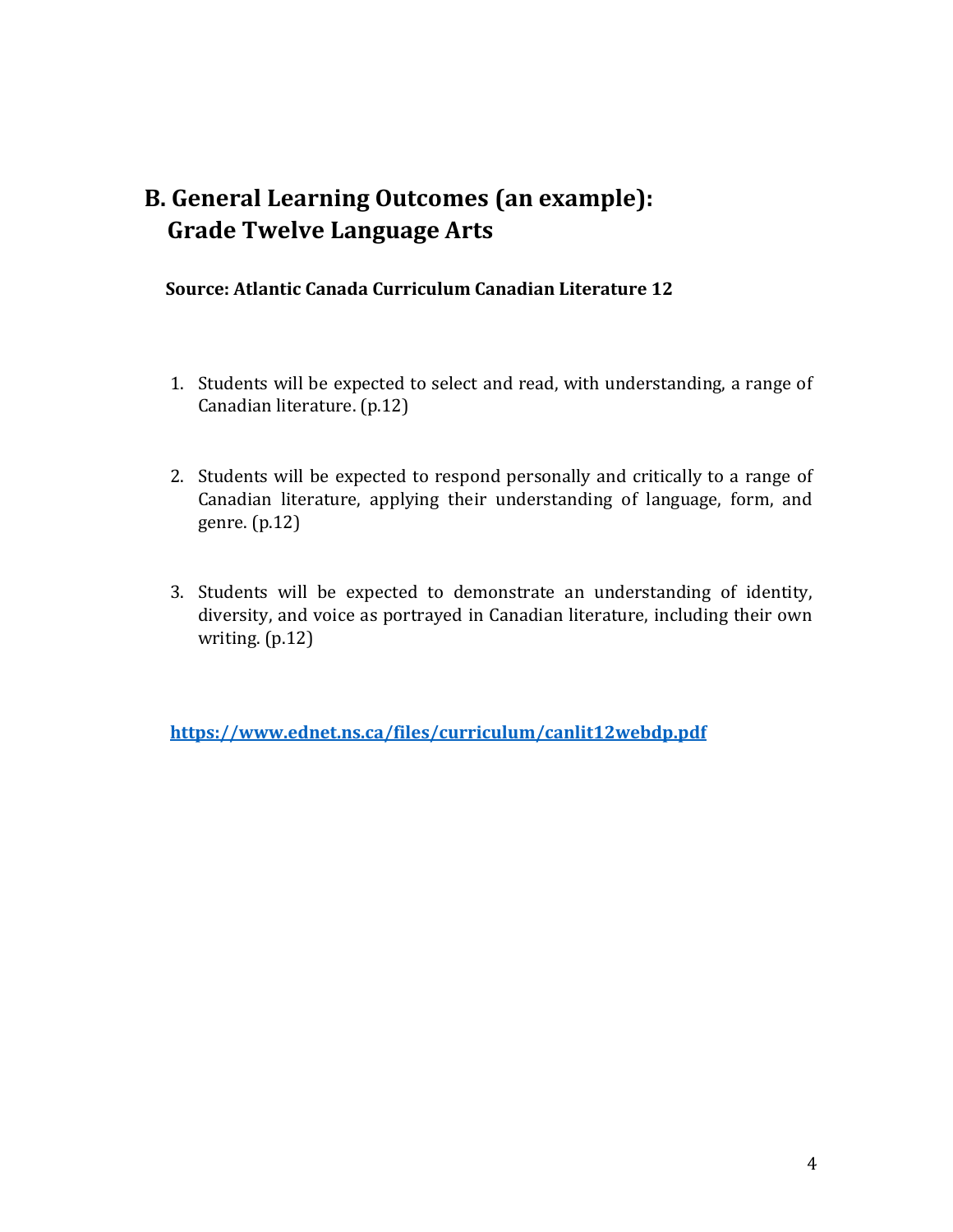## **C. Literature Aspects**

### **Interpretations: The Book Cover**

**Specific Outcome** Students will be expected to:

 2.3 examine how responses and interpretations reflect different reader perspectives. (p.12)

Source: Atlantic Canada Curriculum Canadian Literature 12

Look at the cover of the book.

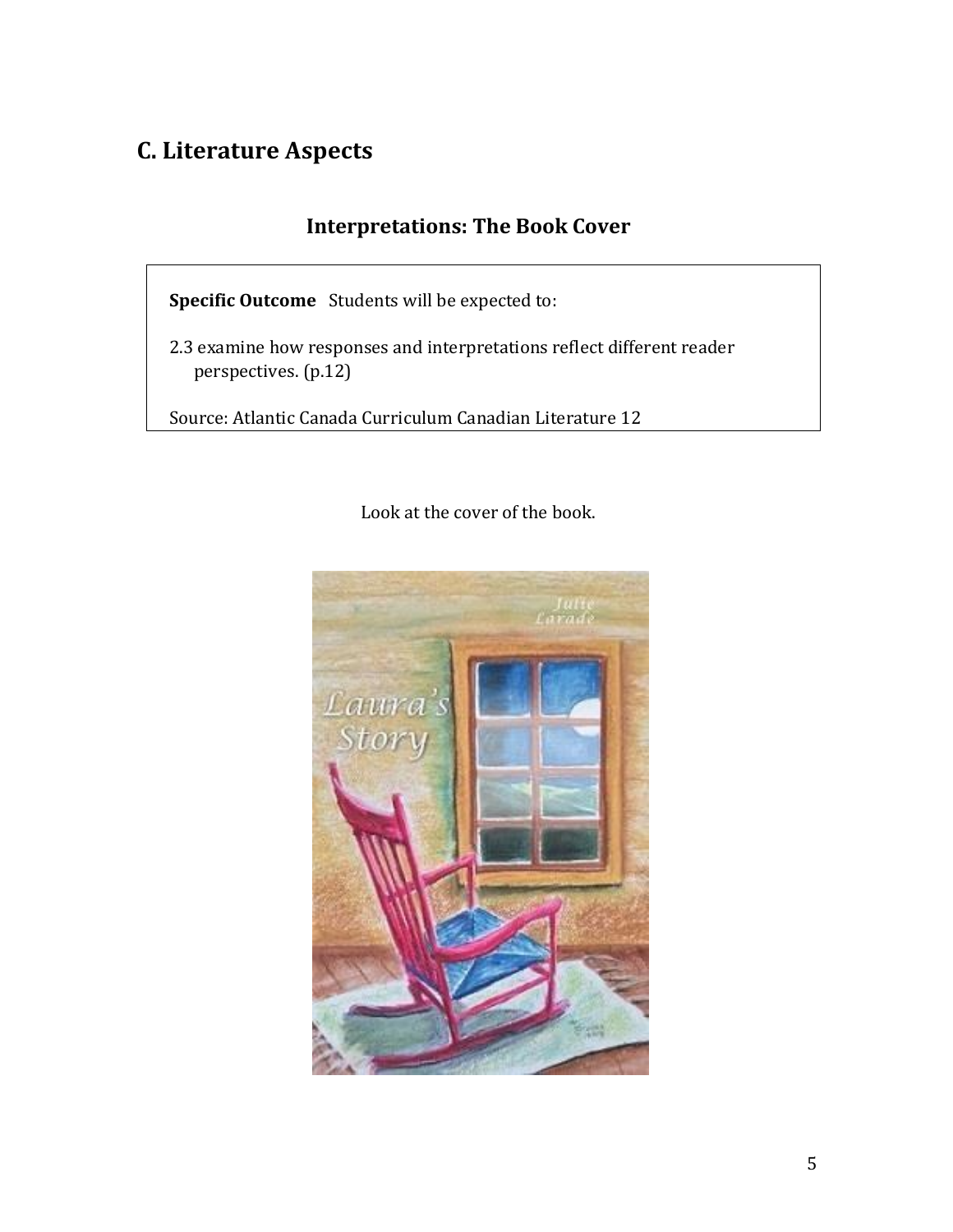### **Interpretations: The Book Cover (continued)**

### **Pre-reading Activity**

1) Based on the cover, predict what you think the story will explore**?** 

#### **Post-reading Activities**

1) Here is an example from the book where Laura is looking at the moon:

Once the stove was checked for the night, Laura sat in her rocking chair looking out the window. Full moon again tonight…full moon, full of beans, full of people, full of love. She chuckled at herself. She blew out the lamp and slowly climbed into bed. pp. 43-44

What are some examples of how the moon influences our culture, behaviour or beliefs? To get you started, here are some potential topics to explore:

- a) cutting your hair by the moon phases
- b) predicting weather
- 2) Create your own cover that you feel would give the reader an idea of what the book might explore.
- 3) Prepare an art gallery of the book covers created and present them to others.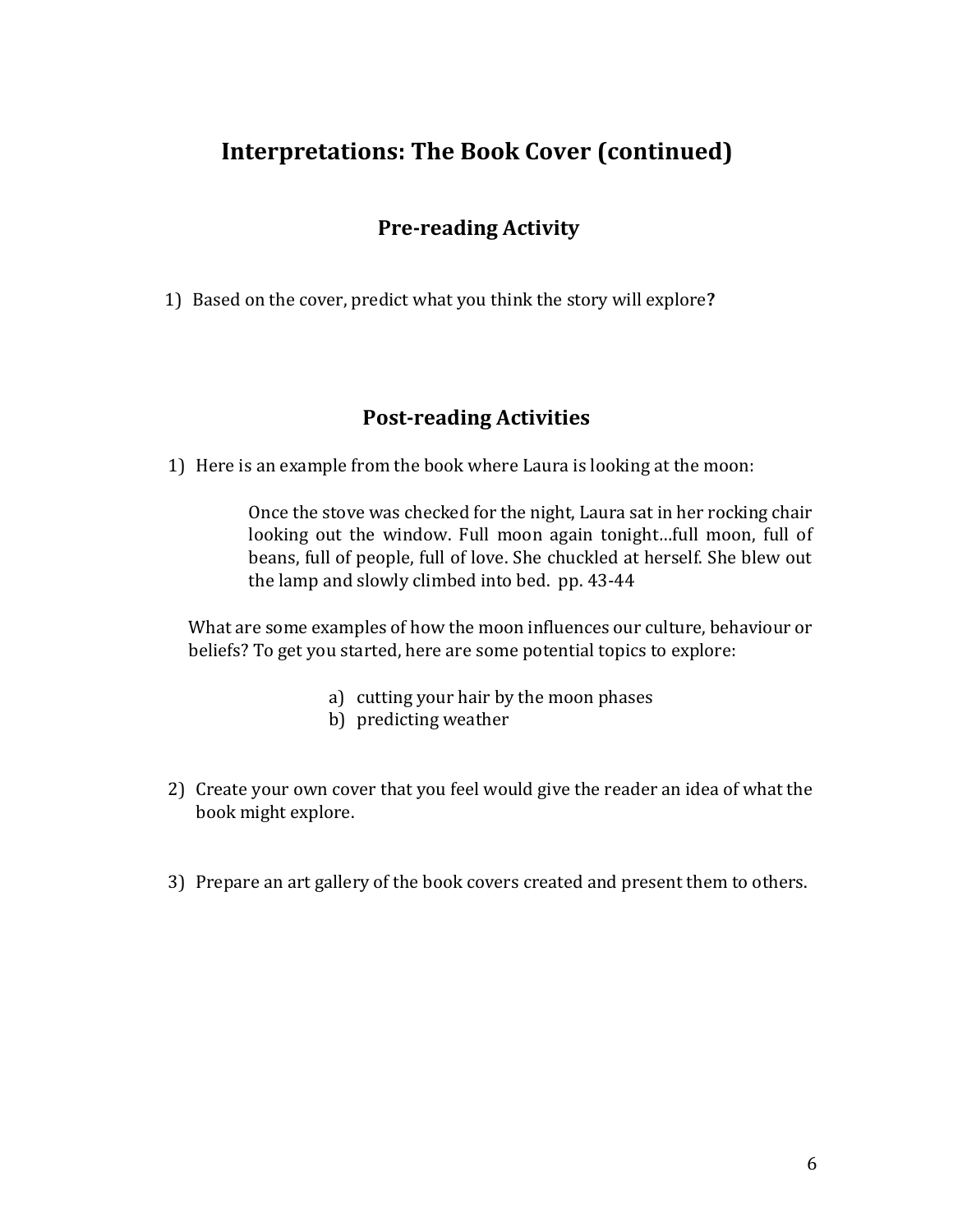### **Interpretations: The Opening Sentence**

 **Specific Outcomes** Students will be expected to:

- 2.4 reflect on what their own responses reveal about their personal values and attitudes. (p.12)
- 2.5 examine how texts work to reveal and produce values, identities, and positions. (p.12**)**

Source: Atlantic Canada Curriculum Canadian Literature 12

The opening chapter of *Laura's Story* establishes a geographical setting, a time frame and introduces several of the main characters. The first sentence of the chapter might be understood simply as Laura's mother falling off a ladder. However, it could also be interpreted in a symbolic manner.

The opening line is: "It could have been fate, or an accident, but while climbing a ladder to wash her English employer's second story windows during the summer of 1938, Laura's mother, Joséphine Boudreau slipped and fell hard onto the ground, slipping quickly into delirium, then coma, and finally death."

Here is one way of interpreting the symbolic nature of the sentence:

Laura Boudreau, a young Acadian woman, was the descendant of Acadians who had been deported from the colony of *Acadie* between 1755-1763. In the book which begins in the year 1938, Laura's mother is working for an English master, a descendant of the group who had deported the Acadians from their original homeland in the 18th century.

After the 1763 Peace Treaty of Paris, Acadians were permitted to settle in what is today called the Maritime Provinces. However, they were not allowed to return to their original villages. One of the communities which these exiled wandering Acadians established was the Chéticamp region located on Cape Breton Island, Nova Scotia. What symbolic irony that Laura's mother, descendant of the Acadian deportees, was working for a descendant of the group who had sent her ancestors into such a tormented exile.

Laura's mother falling from a ladder doing work for her English master, going from delirium to coma and finally to death could be interpreted as a symbol of what her ancestors had lived. Their Deportation and exile might be considered as falling into a surreal delirium, a coma and a death of their life as they had known it. Fate? Accident?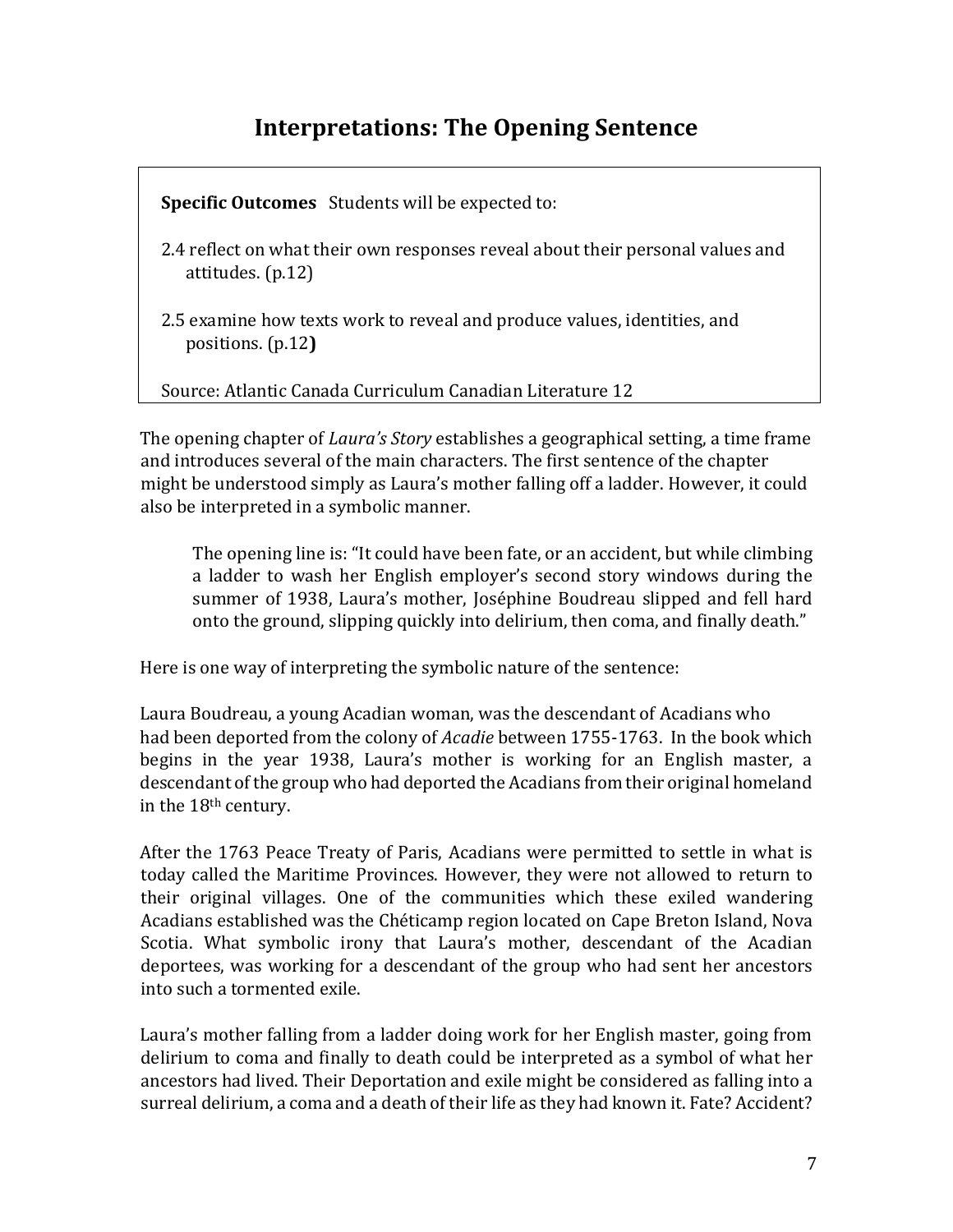## **Interpretations: The Opening Sentence (continued)**

- 1) How do you interpret the first sentence of the book?
- 2) Write down some of your favourite lines from *Laura's Story*. Why do you like them?
- 3) What are some other first lines in books you admire? Write them down and share. Why do you think they are successful?
- 4) Write one first line that could be the start of a new story and share with the class.
- 5) Research an Acadian symbol, such as the flag or an aspect of Acadian culture, such as traditional food. Write a short essay about your findings.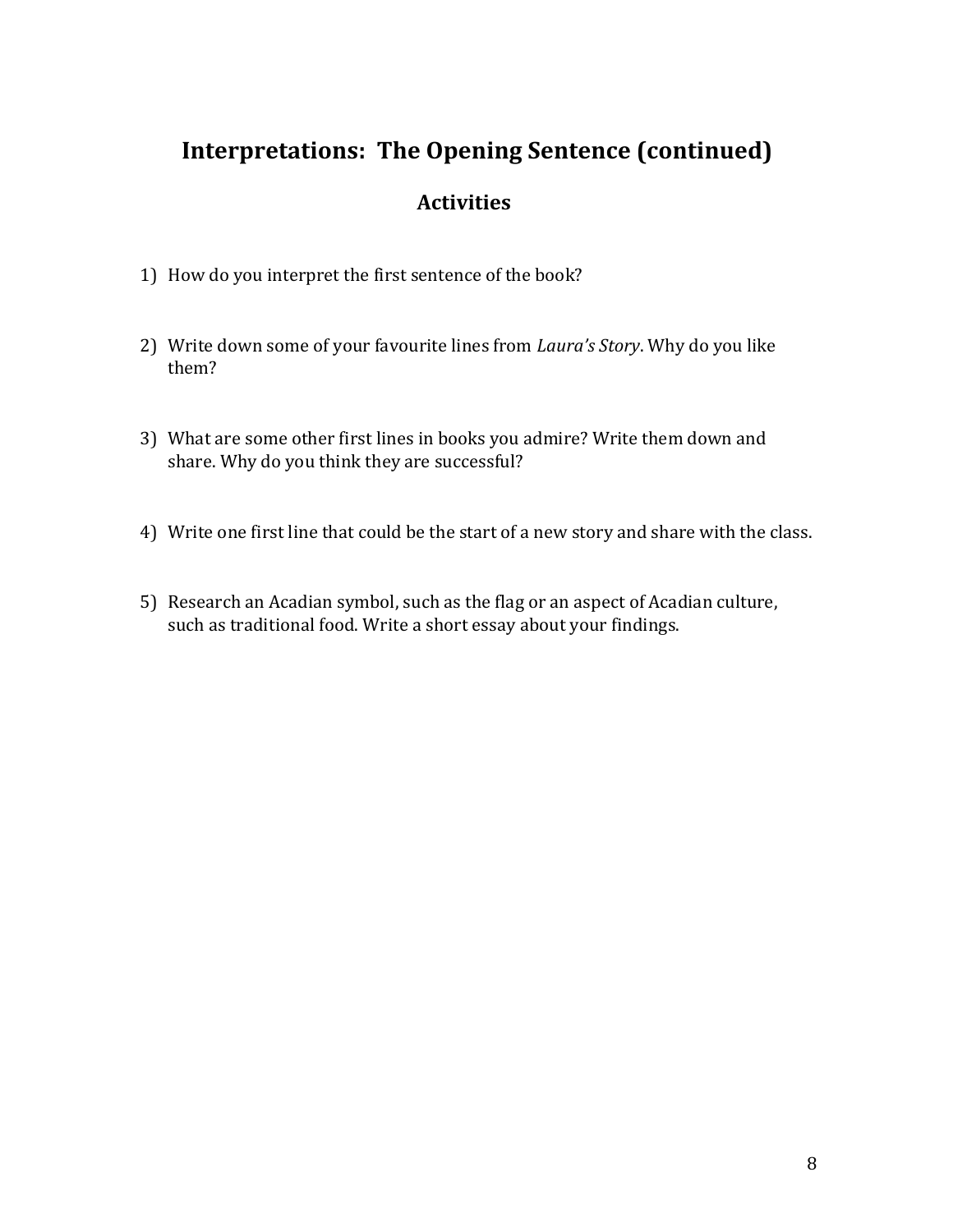## **Writing: Crafting Characters and Themes**

 **Specific Outcomes** Students will be expected to:

- 3.1 identify recurring themes, values, and attitudes in texts. (p.12)
- 3.3 explore text by entering imaginatively into the lives and situations of characters. (p.12)
- 3.4 explore and examine characters' development and characters' understanding of themselves. (p.12)

Source: Atlantic Canada Curriculum Canadian Literature 12

There are many characters in the book. Some examples are: Laura, Peggy, George, Johnny, Joe, Tom, Ben, Sadie Mae, old Patrick, Esther, Sam, Robert, Rosalie, Louise, Pierre Bergeron, the gardener, the innkeeper, Charlotte, Delores, Bella, Caroline, Bill, Father MacKay, Anne, Sara, the neighbouring farmer, Pierre in Chéticamp, Barbara, Mr. Ray, and Dooly. See the activities on the following page.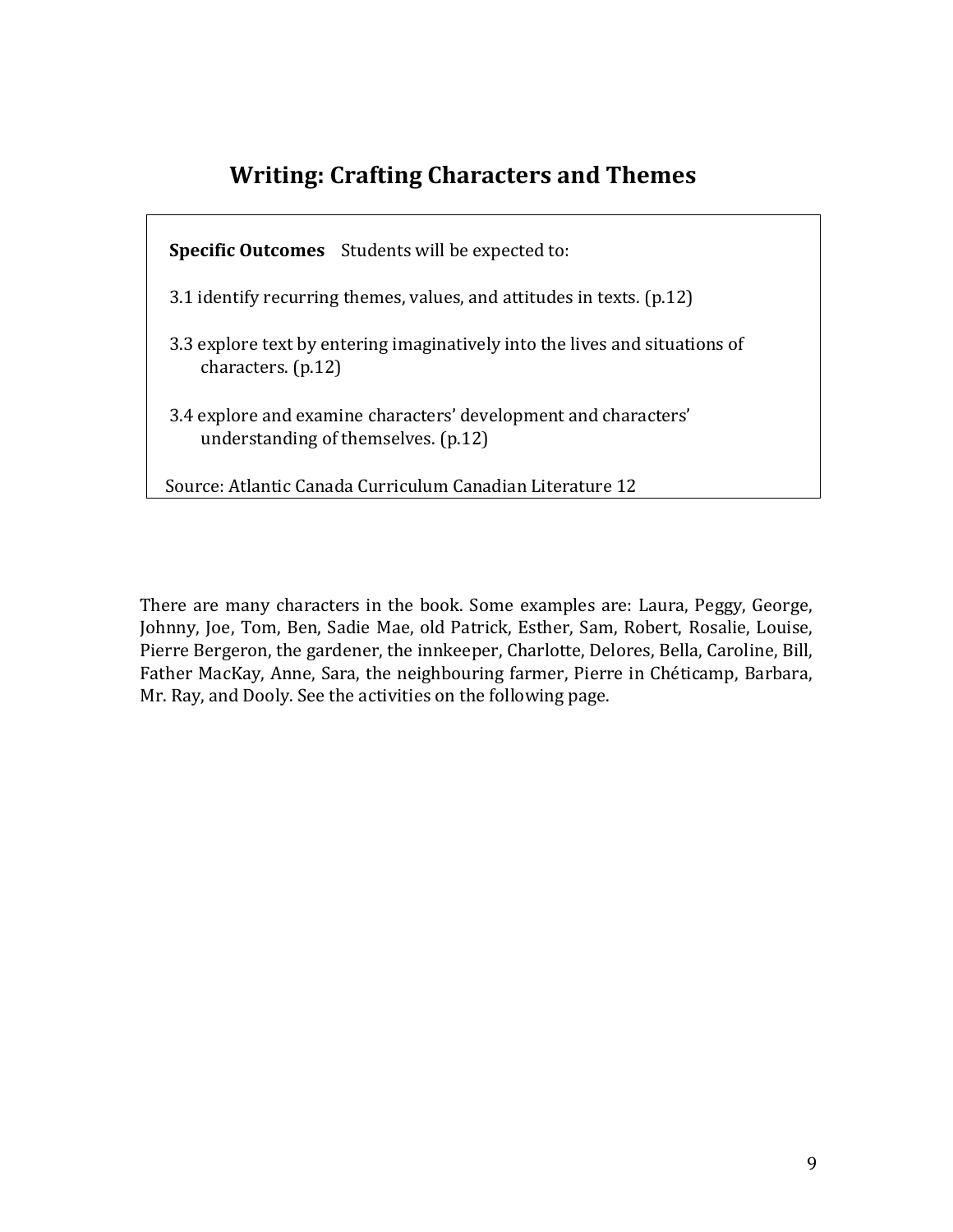### **Writing: Crafting Characters and Themes (continued)**

- 1) Discuss the following questions:
	- a) Who is your favourite character? Why?
	- b) Who is your least favourite character? Why?
	- c) Consider the Laura-Peggy relationship. What difficulties arise between them in the first half of the novel? Which character do you prefer and why?
	- d) "Medical issues" are one of the themes in the novel (for example, tuberculosis, cancer, addictions, dementia). Treatments and awareness of different diseases have changed over time. Discuss these changes.
- 2) Place your favourite character in a present-day situation. Describe the scene. Write a dialogue involving another character. Present it as a role-play.
- 3) Choose one of the following scenes. Write alternative choices that the character(s) could have made in the situation.
	- a) Johnny's decision to hide his infirmity from Laura.
	- b) Choosing to leave her two older sons with her sister, Peggy, Laura takes her youngest child, Ben, to Montreal where she works in a convent.
	- c) Sam's wife is cold and unfriendly to Laura, even belittling her in front of her friends.
	- d) Tom drowns his sorrows in alcohol. Then without any warning, runs away from his family. He stays away for over two years without a word.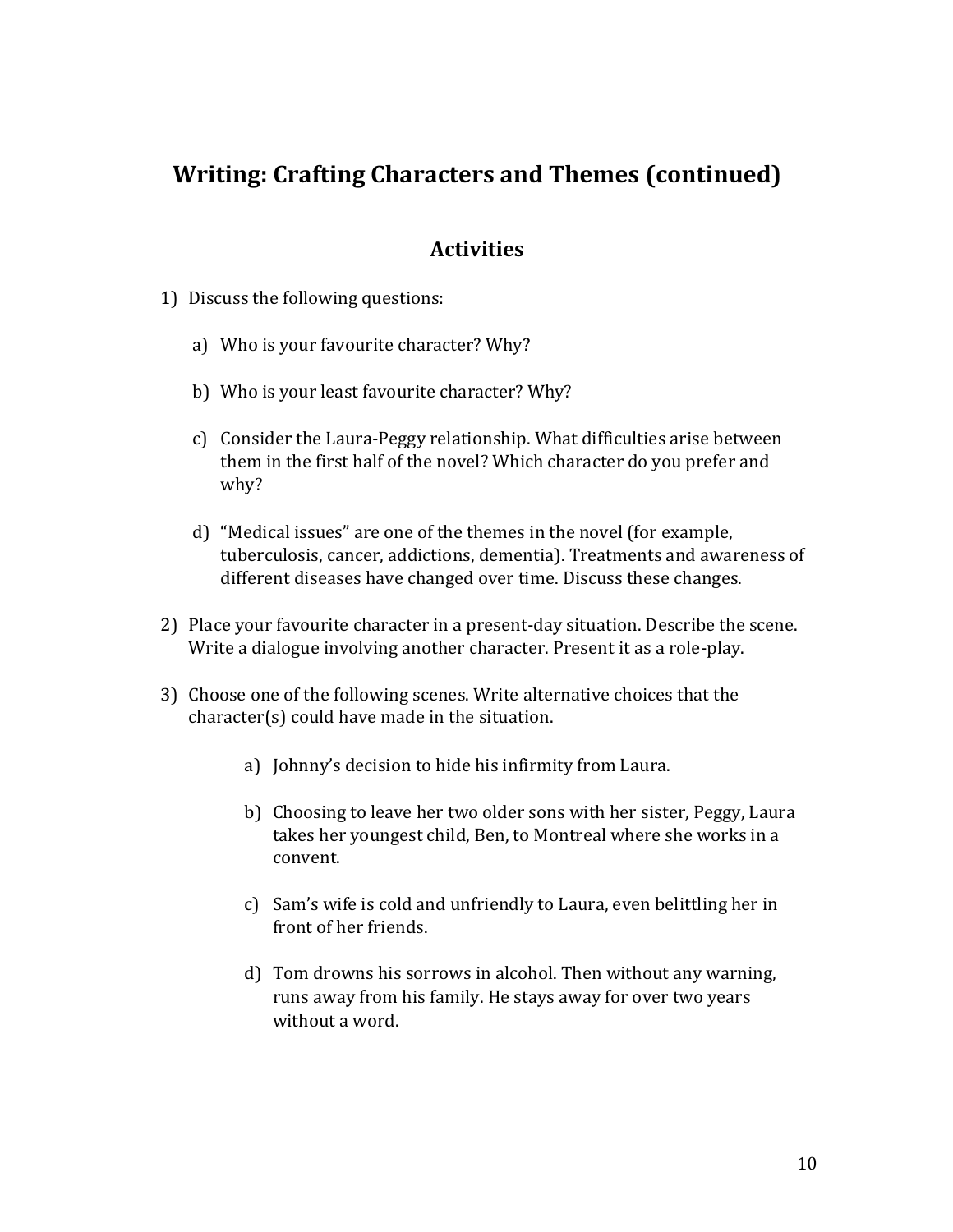### **Novel Structure: Its Arc**

 **Specific Outcome** Students will be expected to:

 2.6 describe, discuss, and evaluate the language, ideas, and other significant characteristics of a variety of texts and genres. (p.12)

Source: Atlantic Canada Curriculum Canadian Literature 12

"A narrative arc provides a visual map of a story showing how writers typically build up tension to a climactic moment and then allow the tension to decrease to the story's resolution." Susan Blau

Source: "Arc", "What are story arcs in fiction writing?" [www.freelancewriting.com](http://www.freelancewriting.com/) consulted March 6, 2015

#### **Activities**

With the definition of "arc" in mind, discuss the following questions:

- 1) Discuss one or more events in the story that move from a problem (tension) to a resolution (a release of the tension).
- 2) Create a new scene, using one of the characters from *Laura's Story*. Write a minimum of one-page. Follow the "arc" model: beginning, challenge (problem), tension building, climactic moment and resolution. Create a role-play of the scene.
- 3) Analyse the changes that occurred in Laura's character.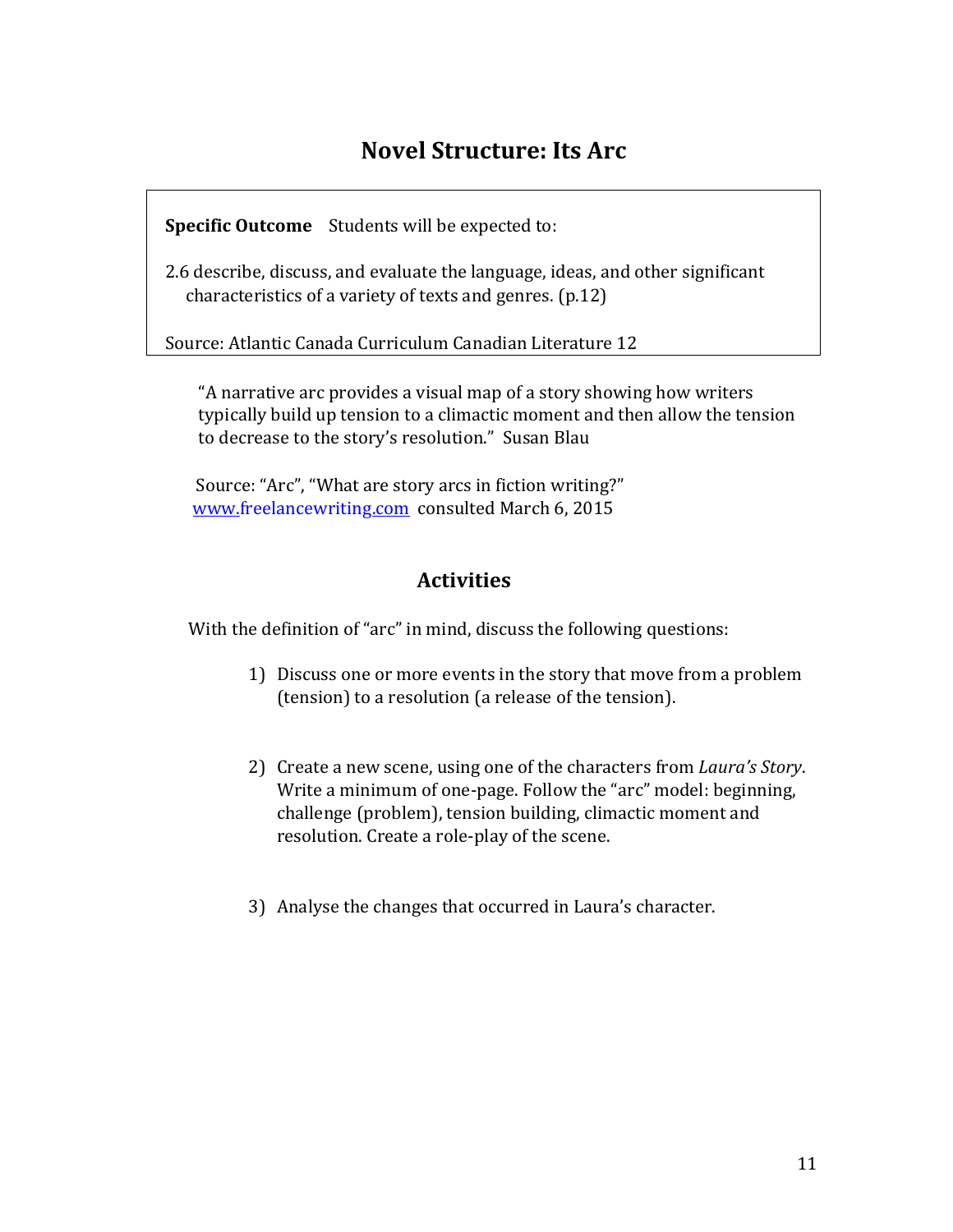### **Literary Devices**

## **Simile, Metaphor, Alliteration and Foreshadowing**

 **Specific Outcome** Students will be able to:

 2.6 describe, discuss, and evaluate the language, ideas, and other significant characteristics of a variety of texts and genres. (p.12)

Source: Atlantic Canada Curriculum Canadian Literature 12

The author uses a variety of writing techniques in *Laura's Story*. For example, she uses simile, metaphor, alliteration and foreshadowing.

#### **Simile**

#### **Definition:**

"A figure of speech in which two fundamentally unlike things are explicitly compared, usually in a phrase introduced by like or as."

"Simile", grammar.about.com, consulted February 13, 2015

#### **Examples:**

a) fit as a fiddle p.117

b) like a shock of cold water p.126

### **Activity**

Find a few examples in the novel and/or create your own. Share with others.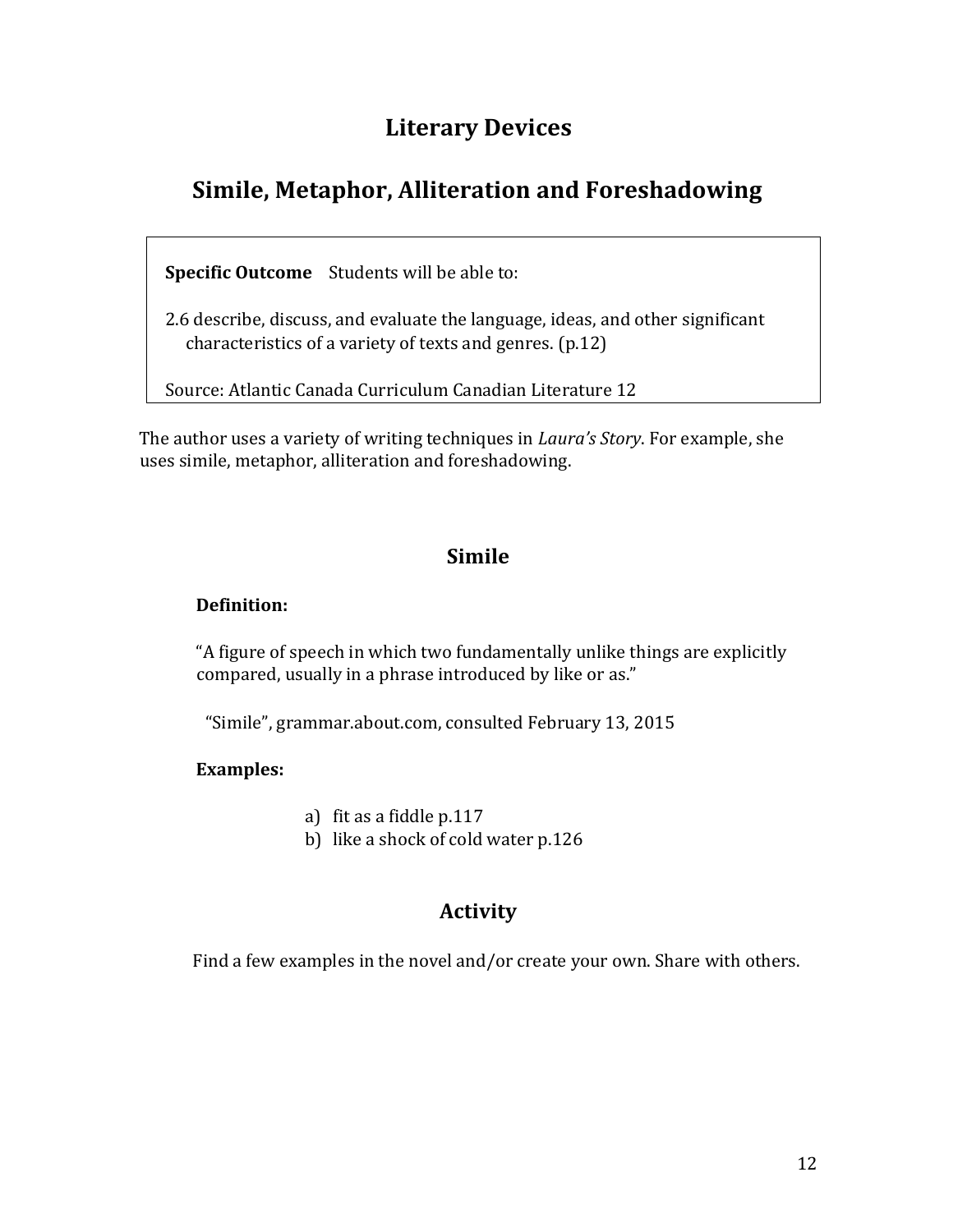### **Metaphor**

#### **Definition:**

A metaphor is a [figure of speech](http://en.wikipedia.org/wiki/Figure_of_speech) that identifies something as being the same as some unrelated thing, for [rhetorical](http://en.wikipedia.org/wiki/Rhetoric) [e](http://en.wikipedia.org/wiki/Rhetoric)ffect, thus highlighting the similarities between the two. It is therefore considered more rhetorically powerful than a [simile.](http://en.wikipedia.org/wiki/Simile) While a simile compares two items, a metaphor directly equates them, and so does not apply any distancing words of comparison, such as "like" or "as".

"Metaphor", en.wikipedia.org/wiki/Metaphor, consulted February 18, 2015.

#### **Example:**

Laura opened her mouth to protest, not wanting to be mothered, but she realized resting was for the greater good and more productive than arguing with her bull in a china shop sister. p.129

#### **Activity**

Create a few examples of metaphors. Share with others.

### **Alliteration**

#### **Definition:**

"The repetition of the same sounds or of the same kinds of sounds at the beginning of words or in stressed syllables of a phrase."

"Alliteration", Wikipedia, the free encyclopedia; consulted February 13, 2015

#### **Examples:**

- a) perfect parallel parking p. 339
- b) fall's first frost p. 352

#### **Activity**

Find a few examples in the novel and/or create your own. Share with others.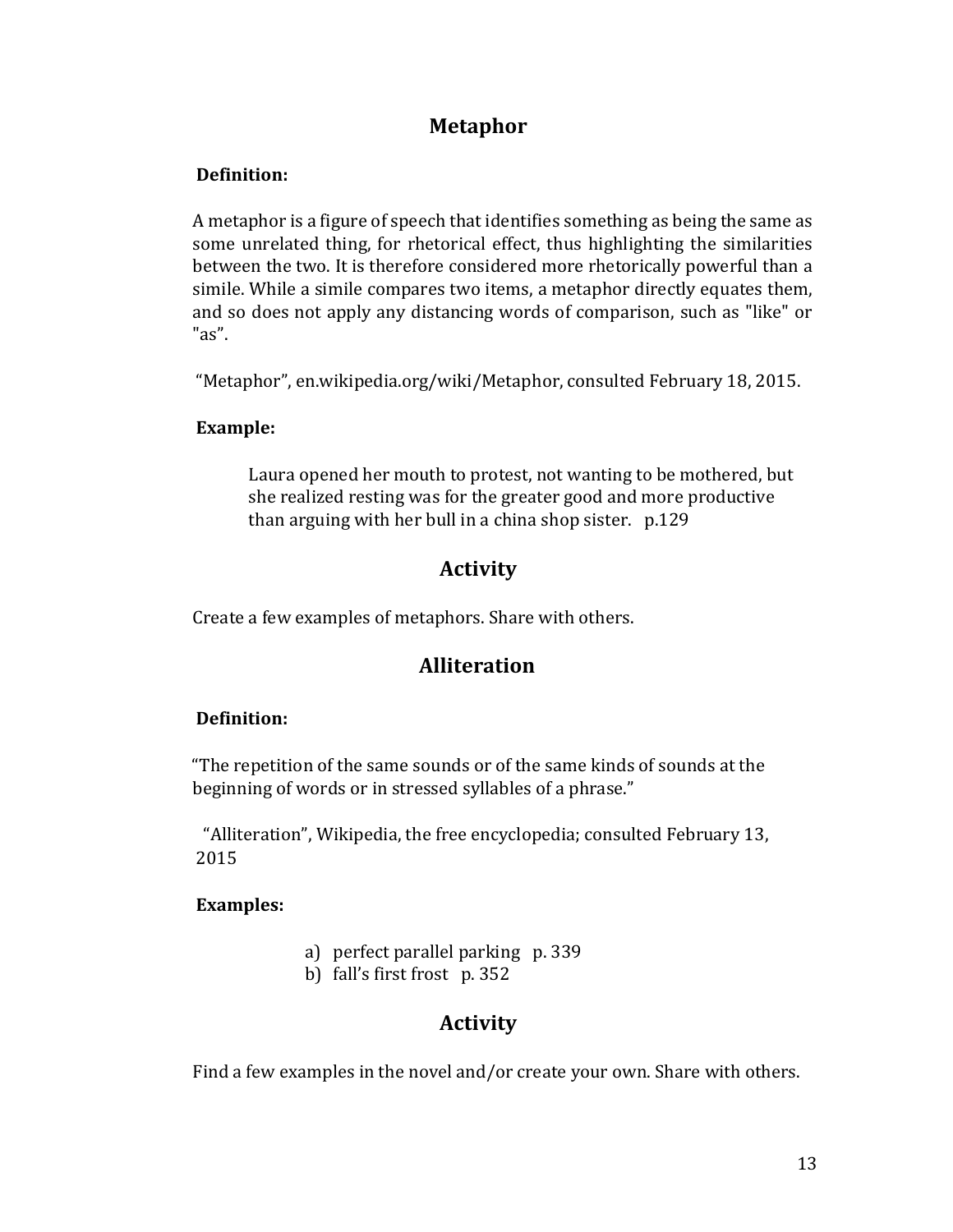### **Foreshadowing**

#### **Definition:**

"Guessing ahead is a literary device by which an author hints what is to come. It is used to avoid disappointment, and sometimes used to arouse readers."

"Foreshadowing", Wikipedia, the free encyclopedia, consulted February 13, 2015.

#### **Example:**

Peg's face was awash in heat spots beneath her blazing freckles. "He's probably out in the barn, smoking. I give him hell for it, but it goes in one ear, out the other. Tom smokes with him, you know!" she looked accusatorily at Laura. p. 228

### **Activity**

Find other examples of foreshadowing throughout the novel, moments that indicate something is about to happen. Share with others.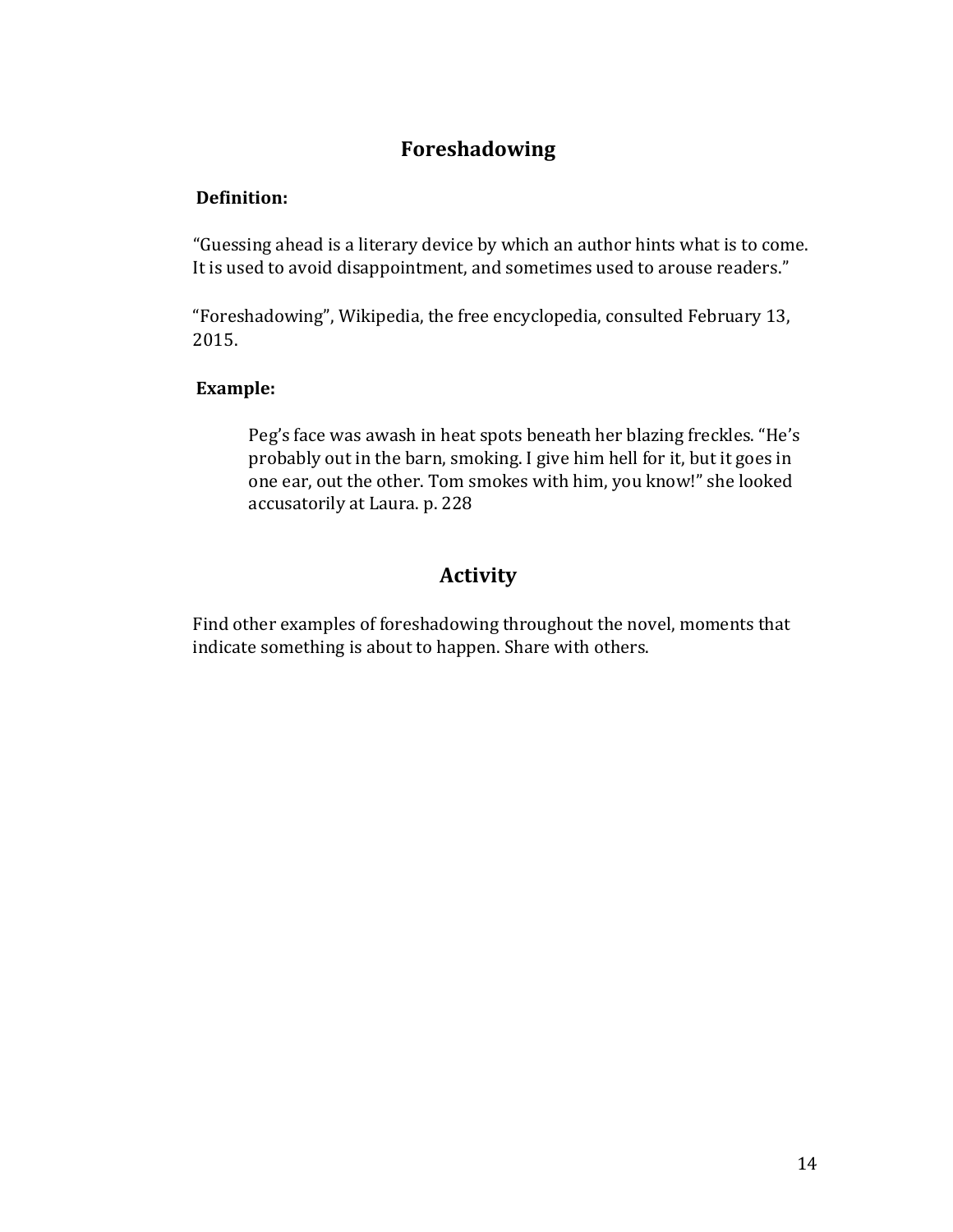## **D. Historical, Social and Cultural Aspects:**

The activities in Section D help us understand some of the historical, social and cultural aspects in *Laura's Story*.

 **Specific Outcome** Students will be able to:

 1.3 demonstrate knowledge about the geographic, historical, social, and cultural contexts of literary texts. (p.12)

Source: Atlantic Canada Curriculum Canadian Literature 12

Section D explores the following topics:

Superstitions

The Traditional Fête of the *Mi-Carême*

Acadian Traditional Dishes

Hooked Rugs and Rag Rugs

Acadian Songs

A reference that can help you with the themes in Section D: <http://www.acadian-explorations.ca/home/>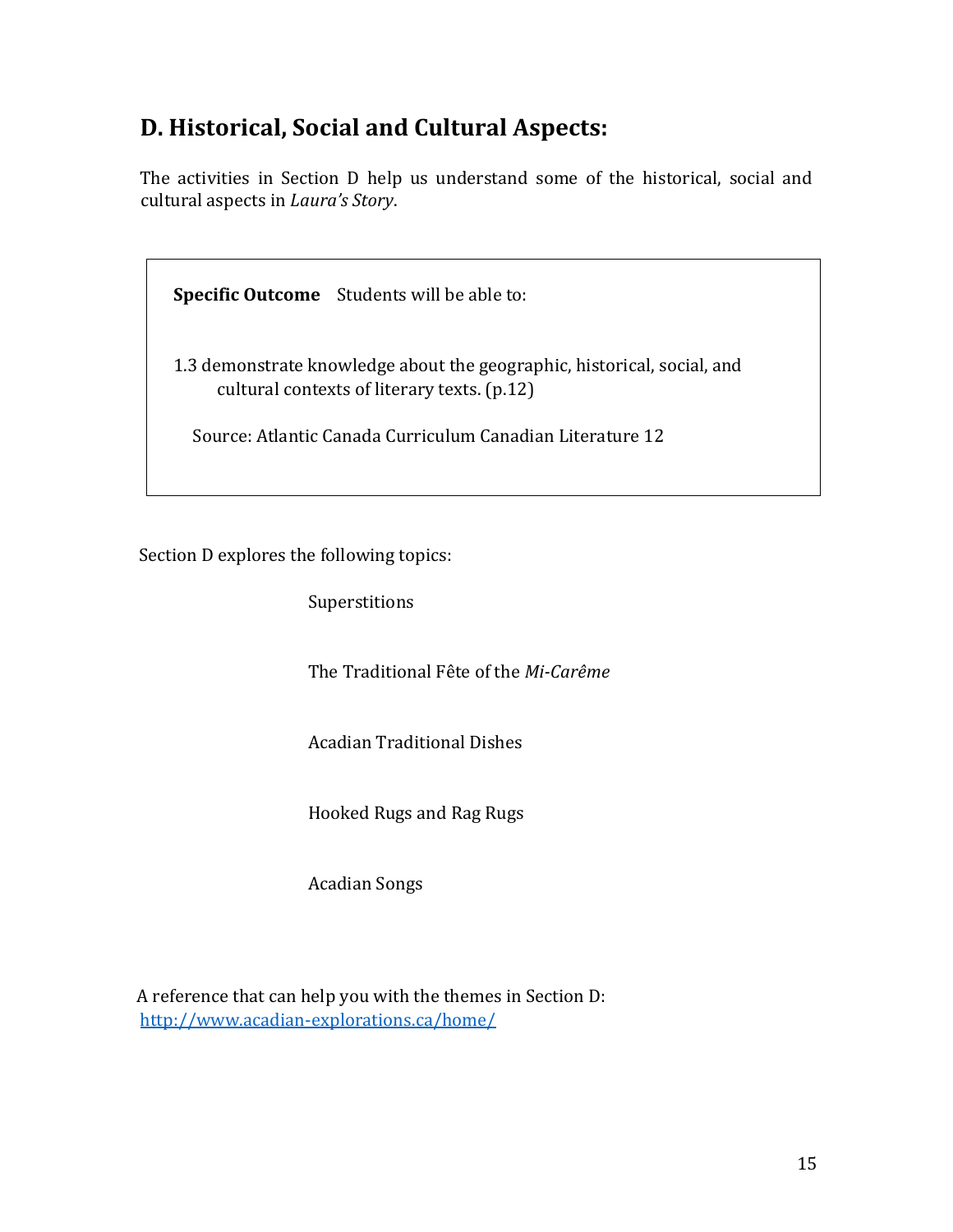## **D. Historical, Social and Cultural Aspects (continued)**

### **Superstitions**

Laura sees signs of good and bad luck in everyday life. Spiders, a clear blue sky, a flock of crows, and a lone fawn take on meaning.

Many people cross their fingers for good luck or believe a black cat is a sign of bad luck. What superstitions do you know?

Here is a definition of the word "superstition":

"A belief or way of behaving that is based on fear of the unknown and faith in magic or luck: a belief that certain events or things will bring good or bad luck."

"Superstition", <http://www.merriamwebster.com/dictionary/superstition> consulted February 20, 2015.

Here is an example in the book:

"Laura felt this was a wonderful sign; spiders were good luck. And at long last, they were free. She smiled and hugged Ben tightly." p. 59

- 1) Find another example of a superstition that existed and/or still exists in the Acadian community. Find a similar superstition in another ethnic group and compare it with the Acadian superstition.
- 2) Research some superstitions to find out their origins, if possible. What did people who believed in the superstition(s) think would happen to bring them good or bad luck?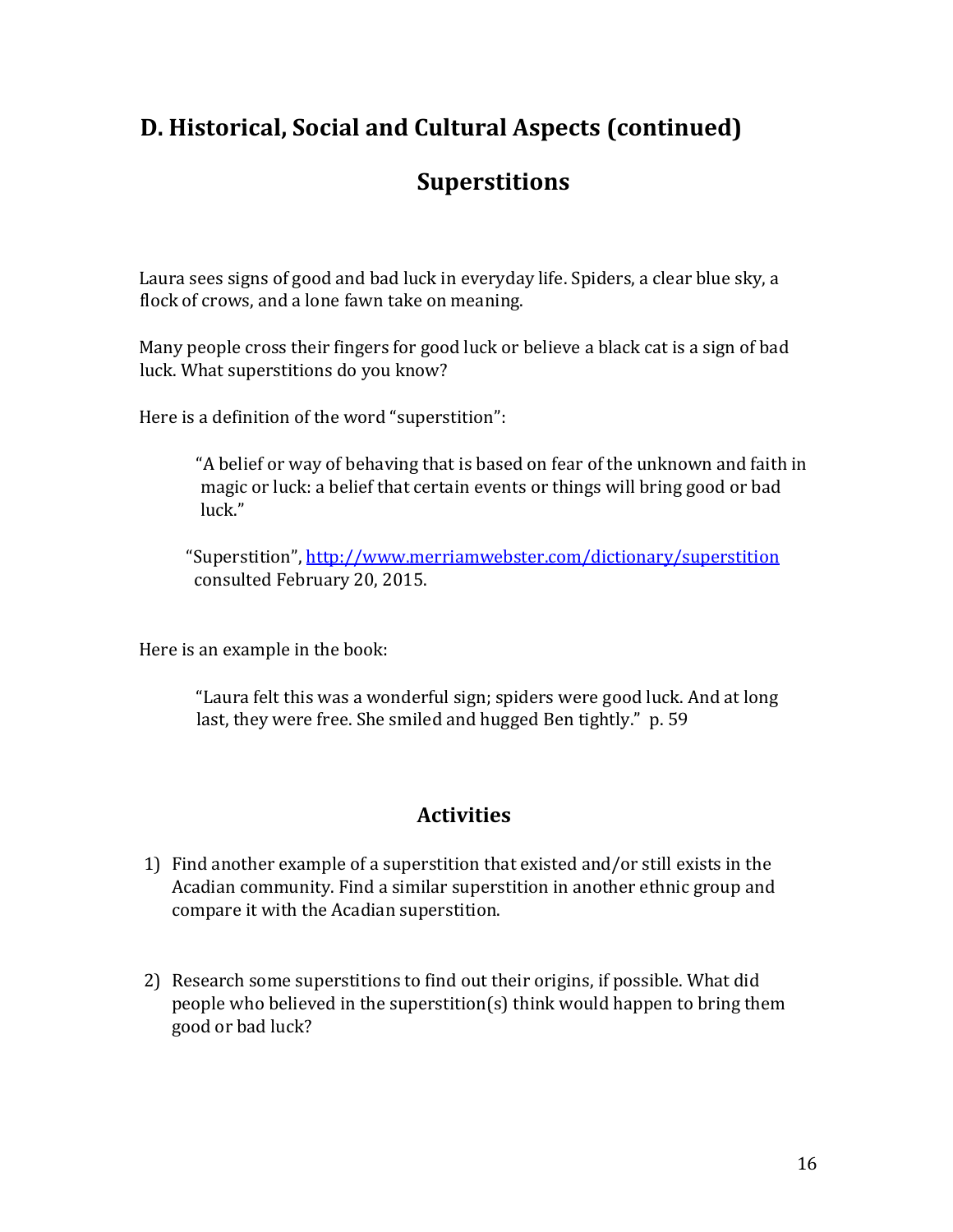## **D. Historical, Social and Cultural Aspects (continued) The Traditional Fête of the** *Mi-Carême*

In *Laura's Story*, we read about the mini-carnival-like celebration during mid-Lent, called in French, the *Mi-Carême*. The word "*Mi*" stands for "mid" and the word "*Carême*" means Lent. The *Mi-Carême* fête is still practised in the Acadian region of Chéticamp and Saint-Joseph-du-Moine, Cape Breton, Nova Scotia. People don costumes and masks. Then, alone or in small groups, they go from house to house to visit family and friends. The *Mi-Carêmes* change their voices and mannerisms. In turn, the householders or watchers, as they are called, try to guess the identity of the people behind the masks and costumes. The fête is light-hearted with music, song, dance, food and fun. The following quote from the book refers to the *Mi-Carême*:

"Our gift to you, Mother, on your homecoming, from the whole family!" "Where did you get the outfits?"

"Ben brought them up from Chéticamp. They have an annual tradition in the middle of Lent where people disguise themselves and go from house to house hoping they won't be recognized. He says it's a lot of fun."

"I'd bet it is. We should go next year!"

"Will do, Mother." p. 350



Logo: Le Centre de la *Mi-Carême,* Grand-Étang, Cape Breton, Nova Scotia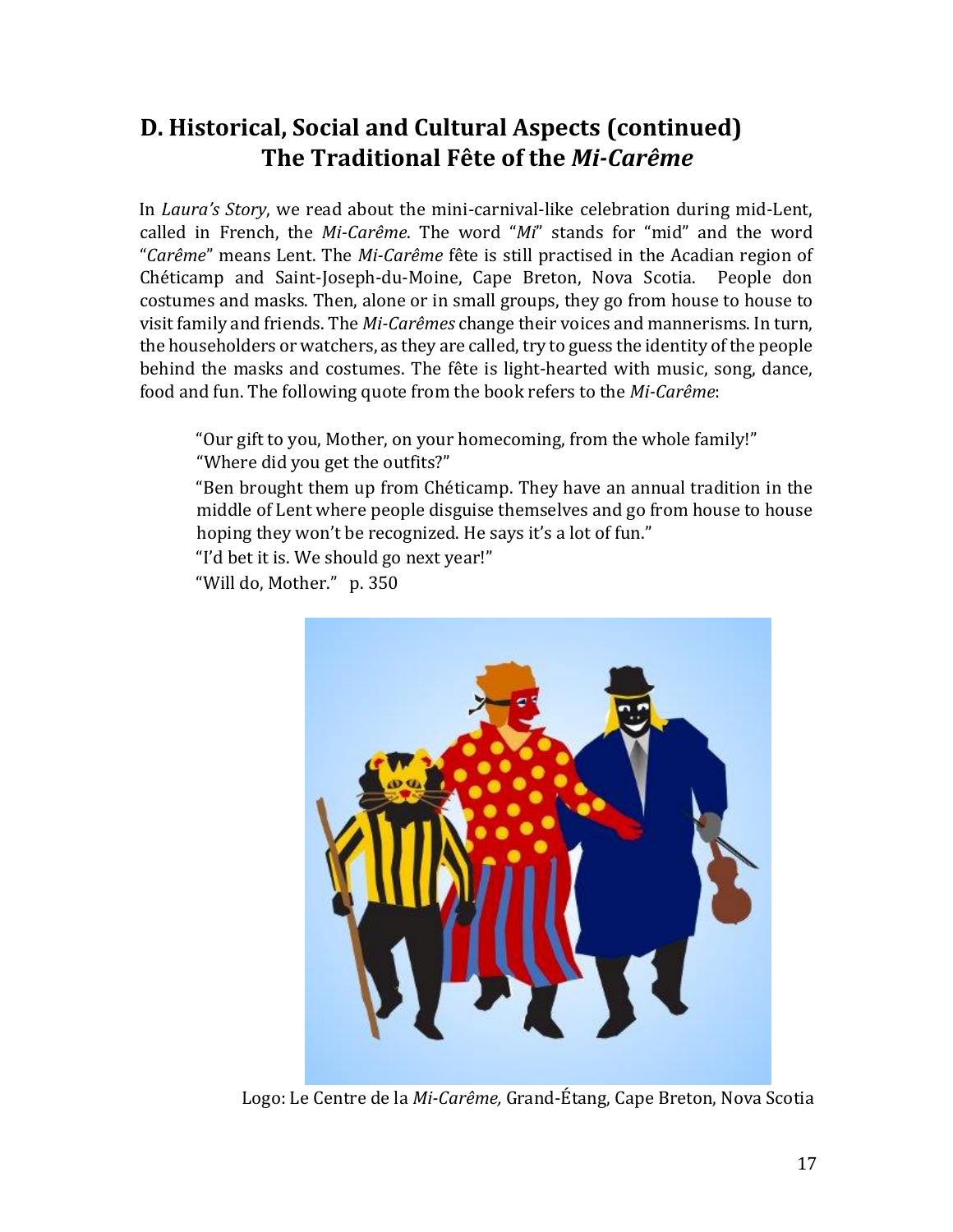## **The Traditional Fête of the** *Mi-Carême* **(continued)**

### **Activities**

- 1) Visit (if possible) the museum/interpretation centre *Le Centre de la Mi-Carême*, located in Grand Étang, Cape Breton, Nova Scotia.
- 2) Visit the Website of *Le Centre de la Mi-Carême*. <http://www.micareme.ca/en/>
- 3) Participate in the activity *The Battle Between Lent and Carnival* which shows the extreme behaviours of the joys of Carnival (as well as *Mi-Carême*) and the austerity of Lent, portrayed in the painting by Pieter Bruegel, the elder (1525 1569). Find the activity at the following link: [http://www.acadian](http://www.acadian-explorations.ca/the-battle-between-carnival-%20and-lent/the-battle-of-carnival-and-lent-painting/#prettyPhoto)[explorations.ca/the-battle-between-carnival-](http://www.acadian-explorations.ca/the-battle-between-carnival-%20and-lent/the-battle-of-carnival-and-lent-painting/#prettyPhoto) and-lent/the-battle-of-carnival[and-lent-painting/#prettyPhoto](http://www.acadian-explorations.ca/the-battle-between-carnival-%20and-lent/the-battle-of-carnival-and-lent-painting/#prettyPhoto)
- 4) Participate in the activity *Fête and Celebrations, Event Planning: The Fête of the Mi-Carême*. By doing this activity, you become an event planner of the *Mi-Carême* fête, giving the opportunity to celebrate this festivity in your school or other venue. Find the activity at the following link: [http://www.acadian](http://www.acadian-explorations.ca/wp-content/uploads/UNIT_Event_Plan1.pdf)[explorations.ca/wp-content/uploads/UNIT\\_Event\\_Plan1.pdf](http://www.acadian-explorations.ca/wp-content/uploads/UNIT_Event_Plan1.pdf)

#### **References:**

- Arsenault, Georges (2009). Translated from French into English by Sally Ross, *Acadian Mi-Carême: Mask and Merrymaking*, Charlottetown, Acorn Press.
- Le Blanc, Barbara and Mireille Baulu-Willie (2014). "Long Live *Mi-Carême*", Section "In My Classroom", *AVISO*, Halifax, The Magazine for the Nova Scotia Teaching Profession, pp. 3-7.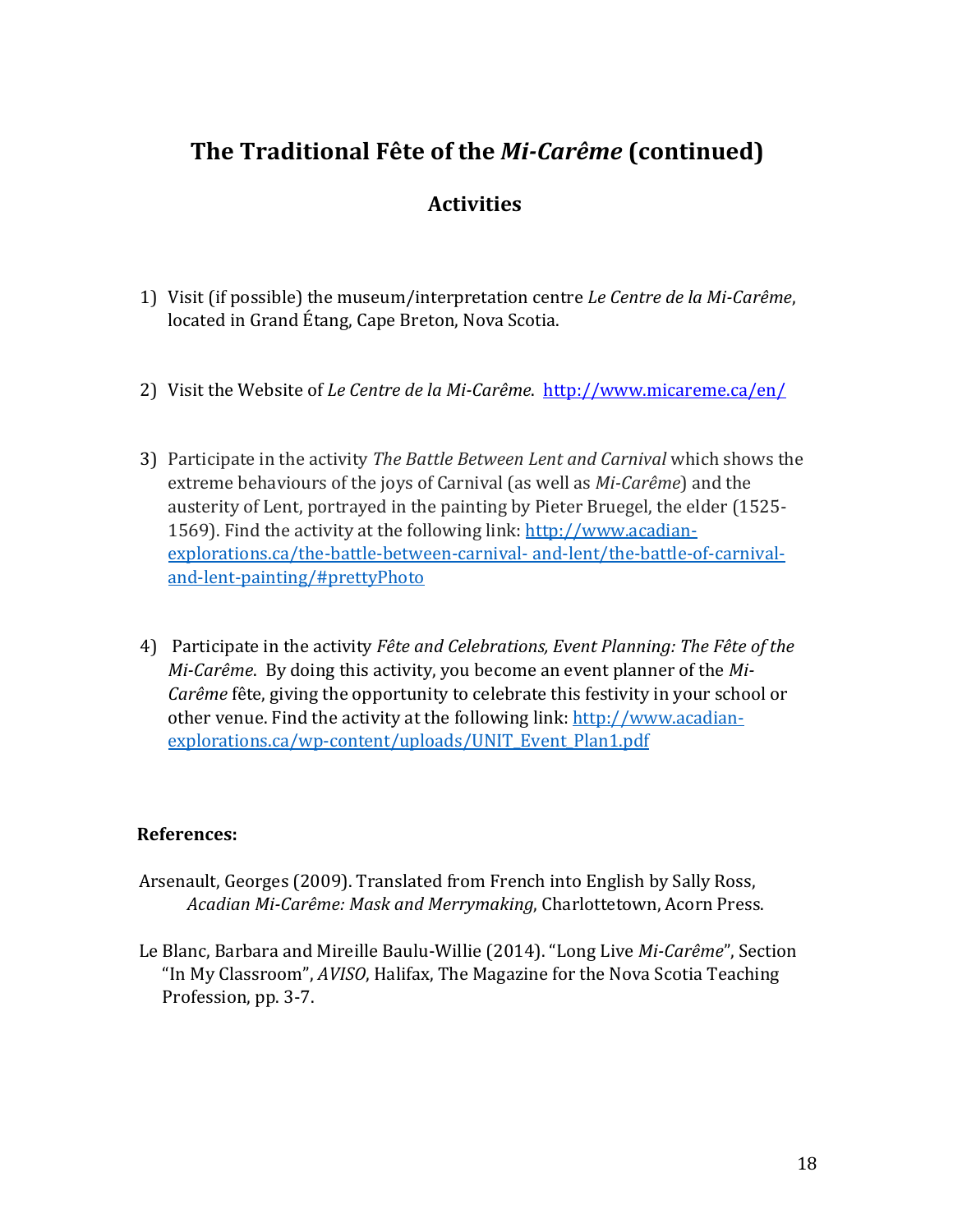## **D. Historical, Social and Cultural Aspects (continued)**

## **Acadian Traditional Dishes**

Peggy prides herself on her cooking and is reputed to have the best biscuits in the region. When she and Laura think about happy memories of their childhood, it's their mother's traditional Acadian cooking that first comes to mind.

Here is a quote that refers to traditional Acadian food in the book:

Laura's stomach rumbled. She suddenly craved her mother's Acadian dishes of *fricot* and meat pie. Their whole lives were gone now, their quiet childhood afternoons skating on the pond or fishing in Chéticamp, the tang of the sea air. Nights knitting by the fire in Inverness singing Acadian songs and lullabies, all gone. p. 4

### **Activities**

- 1) Why is the preparation of food important for Peggy?
- 2) What dishes do she and Laura remember fondly?
- 3) Research a few Acadian recipes and create a menu with pictures for a meal (or have a class potluck!).

Many sites offer examples of traditional Acadian recipes. Here is one link: <http://www.acadian-explorations.ca/home/traditional-recipes/>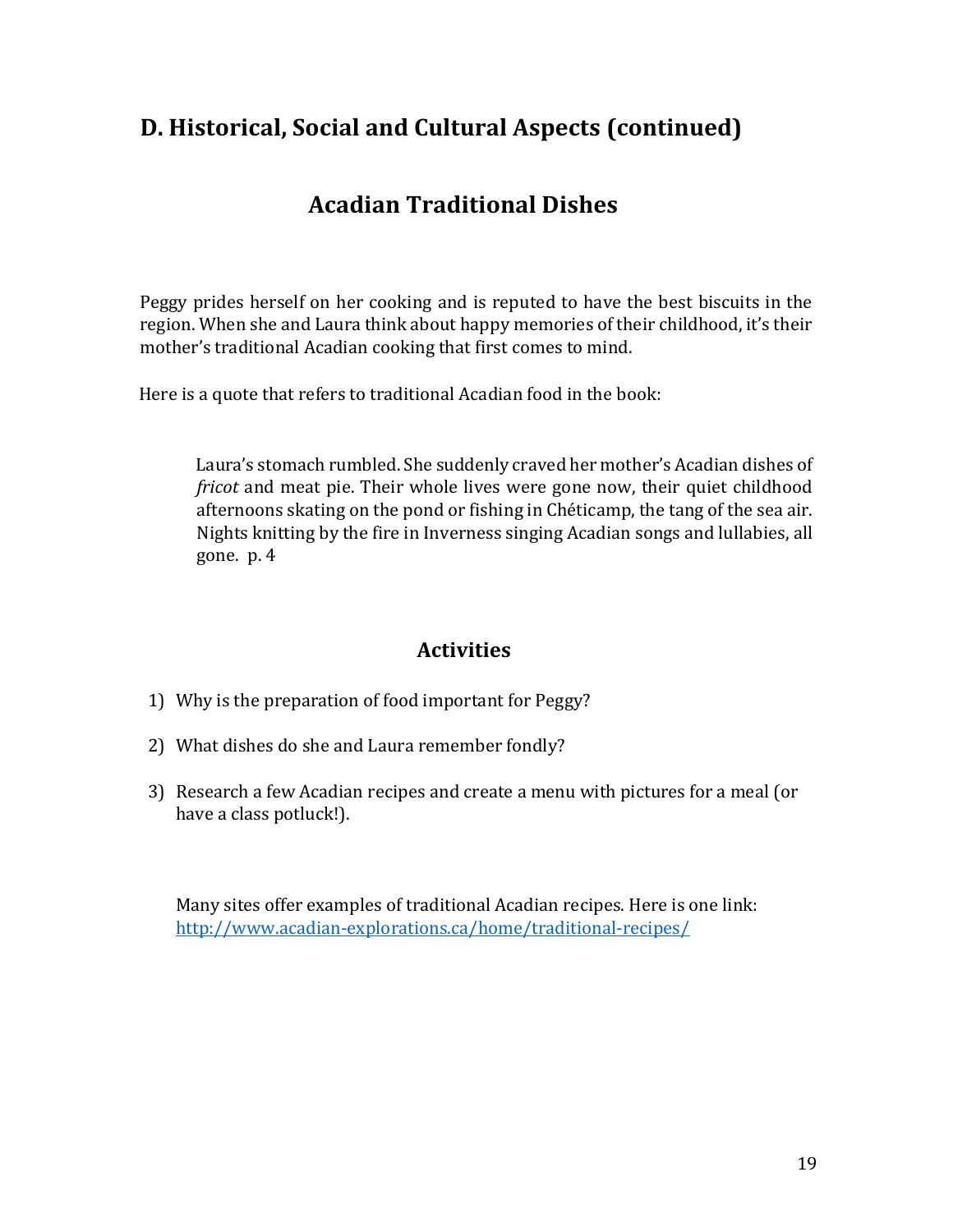## **D. Historical, Social and Cultural Aspects (continued)**

## **Hooked Rugs and Rag Rugs**

Laura is quite taken with the famous Chéticamp area hooked rugs and rag rugs. In *Laura's Story* we discover some information about these rugs. Here is an example:

"Oh my, Laura, how beautiful," she murmured.

Peggy pulled out a hooked rug, displaying intricate colourful details of a rough sea where the high waves lashed against imposingly large rocks and in the corner, a lighthouse meant to guide any lost ship. The tears in her sister's eyes told Laura that this gift was anything but inconsequential; she'd clearly derived a very personal meaning from the scene given what was happening to her.

Laura breathed out. "I bought it in Chéticamp. They have the most marvellous rugs and what's most intriguing is each stitch is made by hand. Sam and I talked to a few 'hookers'," Laura giggled into her hand, "but really we were quite overwhelmed at how genuinely enthused they are about their work. A real labour of love." p. 228

- 1) Visit the following website: **[www.lestroispignons.com/](http://www.lestroispignns.com/)**
- 2) Invite (if possible) a person who makes hooked rugs or rag rugs to visit your class and demonstrate how to make them.
- 3) Visit (if possible) the museum located at *Les Trois Pignons* in the village of Chéticamp, Nova Scotia that highlights aspects of the history of hooked rugs and showcases such artisans as Elisabeth Le Fort.
- 4) Create your own design for a hooked rug.
- 5) Do you have a passion for an activity? If yes, what is it? If not, chose a potential one. Some examples are writing, dancing, biking, cooking, sewing, knitting, playing a musical instrument, wood-working, metal-working or computer programming. Share your choices in a small group discussion.
- If you wish to learn more about hooked rugs of Chéticamp, see the following book: Chiasson, Anselme and Annie Rose Deveau (1985). *History of Chéticamp Hooked Rugs and their Artisans*, Yarmouth, Nova Scotia, Lescarbot Publications*.*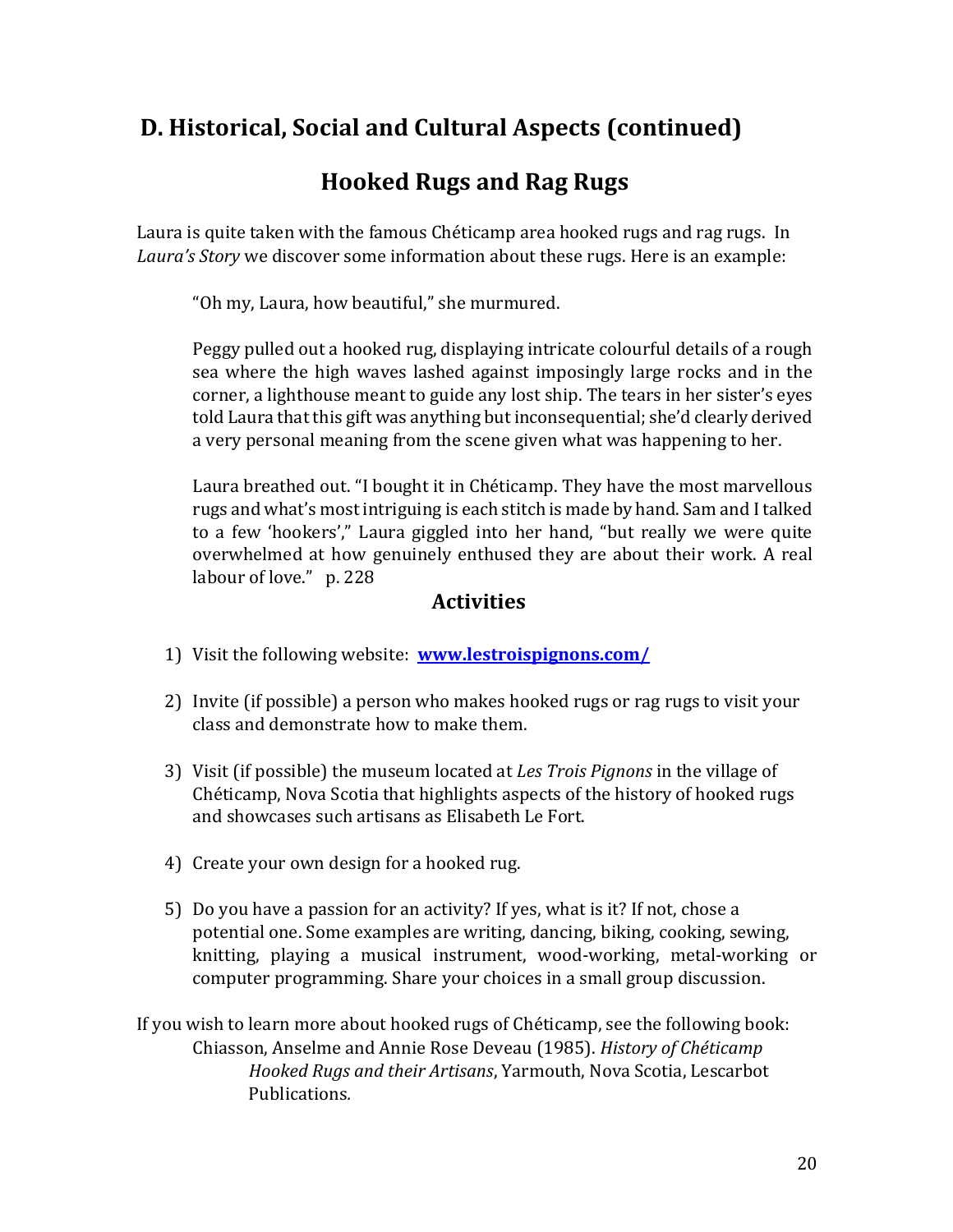## **D. Historical, Social and Cultural Aspects (continued) Acadian Songs**

In *Laura's Story* we see the importance of singing. Here is an example:

The night soon grew cool, a sure sign fall was upon them. When Laura tucked the boys in, she started to sing, *C'est la poulette grise*. The boys did not understand a word. "You hardly sing anymore, Mother. Where did you learn these songs?"

"My mother used to sing them. Both my parents were Acadians, you know. My mother's last name was Chiasson and my father was a Boudreau." p. 43

#### **Activities**

- 1) See the following page for the words of the song *C'est la poulette grise.* Ask someone to play/sing the melody or find a version online and listen to it.
- 2) Search online for other Acadian traditional songs. Share the information.
- 3) Find a traditional song from another ethnic group. Present your findings. If possible play, sing or demonstrate the song.
- 4) Either alone or with a classmate, write a song or a poem. Share your creation with others.
- 5) In small groups, prepare a concert for an audience with some of the songs and/or poems you found or wrote.
- 6) Invite (if possible) an Acadian songwriter, composer and/or musician to visit and perform.

#### **References:**

- Boudreau, Daniel (1996). 2e édition, *Chansons d'Acadie*, série 11, Moncton, Centre d'études acadiennes, Université de Moncton.
- Chiasson, Anselme & Daniel Boudreau (different dates). *Chansons d'Acadie*, séries 1- 11 (variety of publishers).
- Savard, Louis-Martin (2014). « Acadian Folklore Studies », [http://www.thecanadianencyclopedia.ca/en/article/acadian](http://www.thecanadianencyclopedia.ca/en/article/acadian-folklore-studies/)[folklorestudies/,](http://www.thecanadianencyclopedia.ca/en/article/acadian-folklore-studies/) consulted February 21, 2015.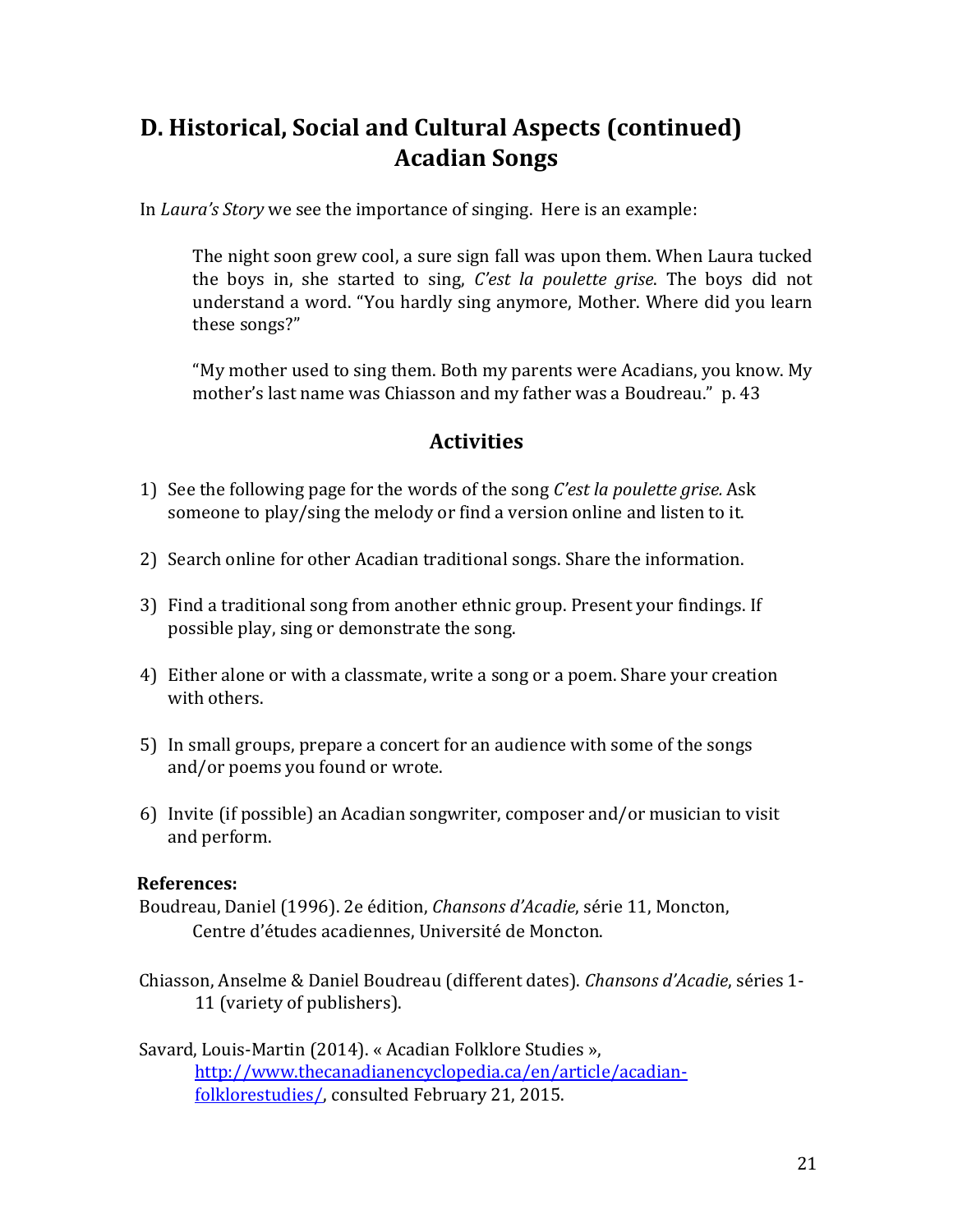

#### Gadbois, Charles-Émile (s.d) *La bonne chanson*, série des jeunes, nos 1 à 25, p. 15.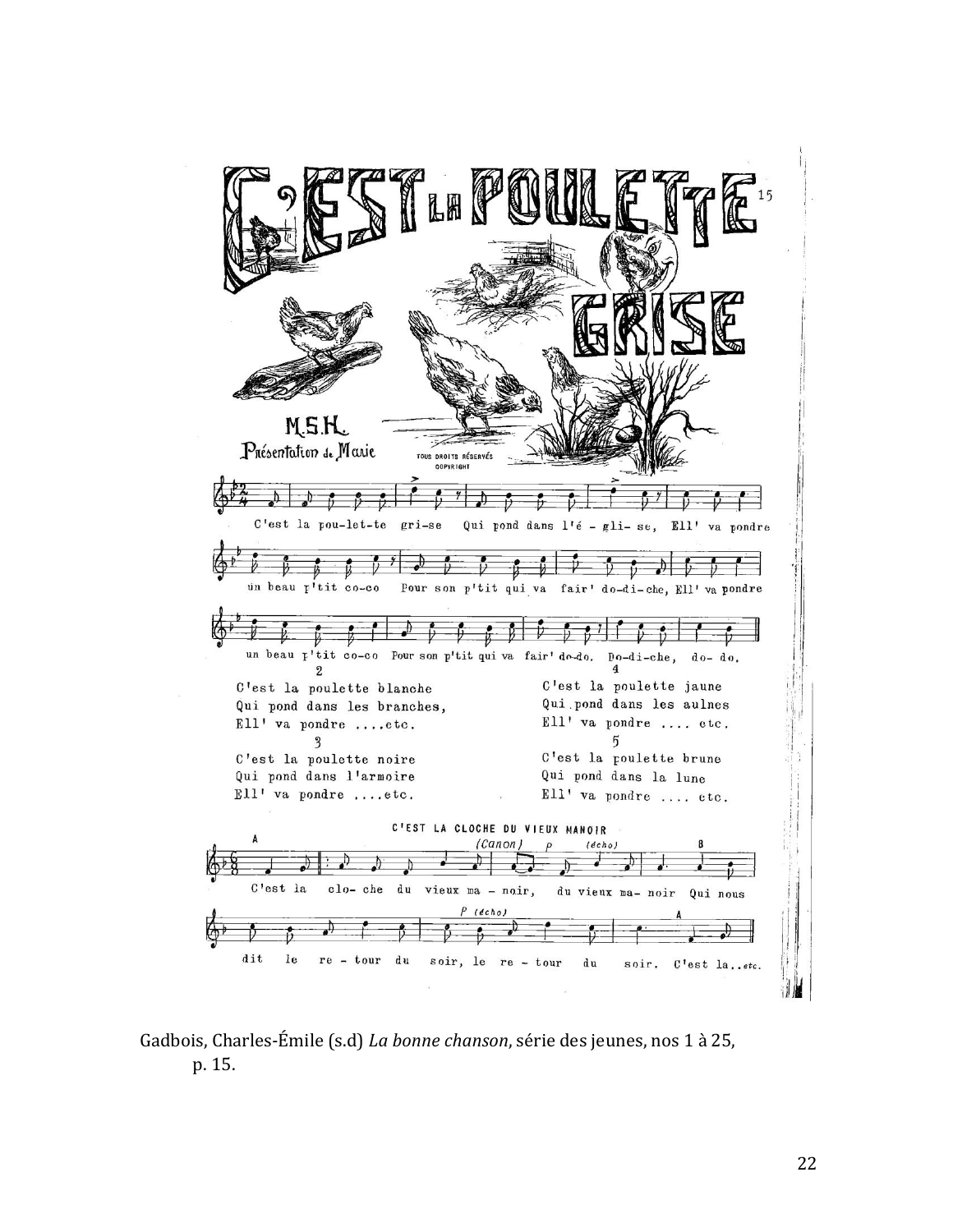### **E. Change and Continuity: Then and Now**

### **Identifying Shifts over Time in** *Laura's Story*

Over the nearly 100 years of the novel, the characters see numerous changes introduced: modes of transportation; construction of the Canso Causeway and the Trans-Canada Highway; adult education; advancements in medical research; creation of the Canadian flag; implementation of government programs such as the Employment Insurance System, Family Allowance, and Medicare; arrival of the telephone, radio and television in homes; and the invention of certain household appliances. Because of these changes, attitudes and thinking shifted.

- 1) Discuss the following questions:
	- a) Which details do you notice (clothes, transportation, behaviour, landscape) which the writer uses to indicate changes between 1938 and 1987. Compare the similarities and differences of these periods with present-day life.
	- b) When Laura is widowed, how does she provide for her family? What might she do today?
	- c) Laura felt an important connection to her Chéticamp Acadian roots. Her youngest son, Ben, also felt a pull towards his Acadian roots. What was Laura looking for as she explored her Acadian ancestry? What did Ben discover once he moved to the Chéticamp area to work at the Cape Breton Highlands National Park?
	- d) Laura and members of her family faced assimilation during their lifetime. The minority French-speaking Acadians living in Nova Scotia were mostly surrounded by villages populated by English speakers. What other factors contribute to the assimilation process? What other communities face similar assimilation challenges?